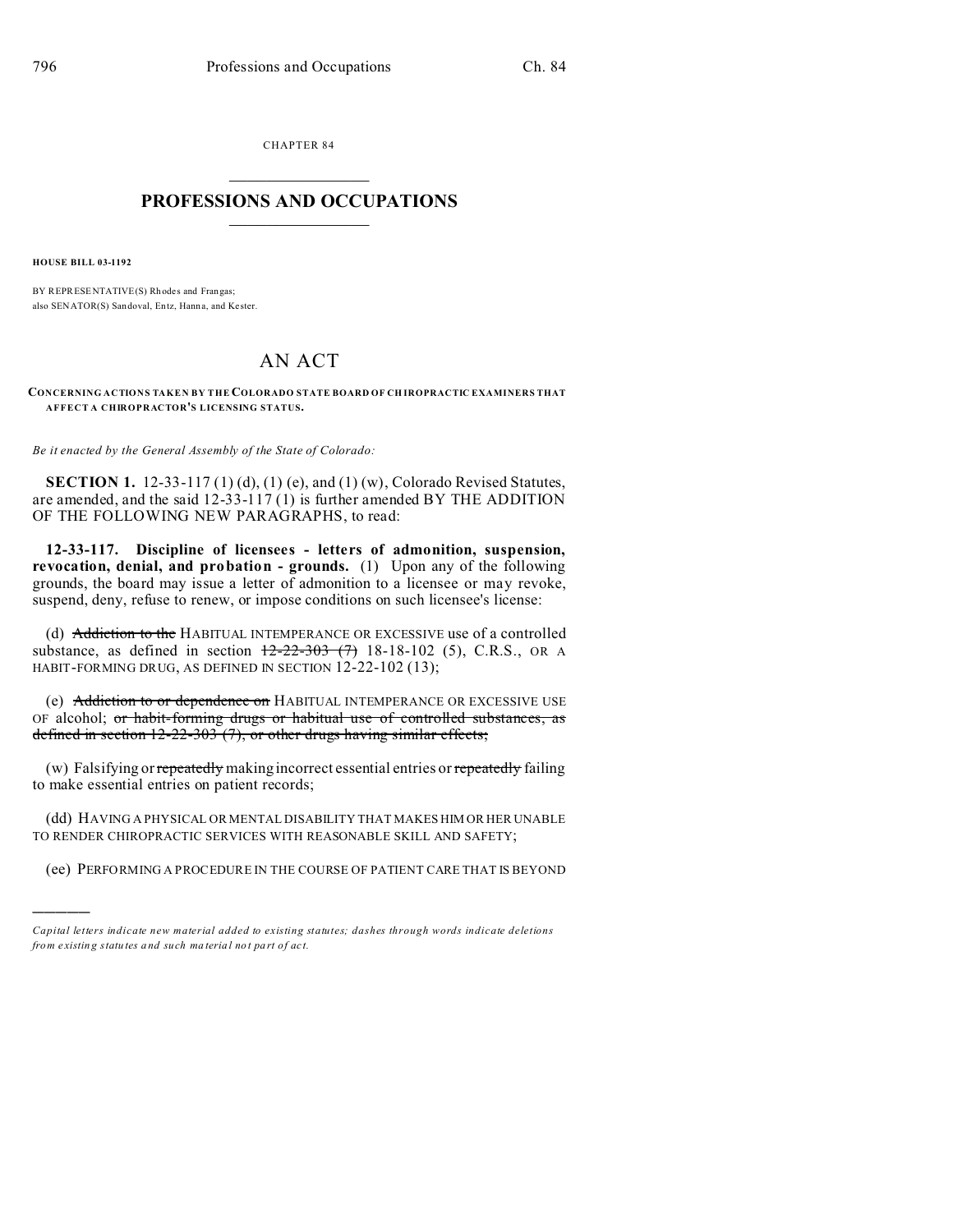THE CHIROPRACTOR'S TRAINING OR COMPETENCE OR THE SCOPE OF AUTHORIZED CHIROPRACTIC SERVICES UNDER THIS ARTICLE.

**SECTION 2.** 12-33-119 (2), (5), and (7), Colorado Revised Statutes, are amended, and the said 12-33-119 is further amended BY THE ADDITION OF A NEW SUBSECTION, to read:

**12-33-119. Disciplinary proceedings.** (2) A proceeding for the discipline of a licensee may be commenced when the board has reasonable grounds to believe that a licensee under the board's jurisdiction has committed acts which AN ACT THAT may violate section 12-33-117.

 $(5)$  No A previously issued license to engage in the practice of chiropractic shall NOT be revoked or suspended until after a hearing conducted pursuant to section 24-4-105, C.R.S., except as provided for IN THE CASE OF A DELIBERATE AND WILLFUL VIOLATION OF THIS ARTICLE OR IF THE PUBLIC HEALTH, SAFETY, AND WELFARE REQUIRE emergency situations by ACTION UNDER section 24-4-104 (4), C.R.S. The denial of an application to renew an existing license shall be treated in all respects as a revocation. If an application for a new license is denied, the applicant, within sixty days after the giving of notice of such action, may request a hearing as provided in section 24-4-105, C.R.S.

(7) (a) In order to aid the board in any hearing or investigation instituted pursuant to this section, the board shall have the power to issue subpoenas commanding production of copies of any SUCH records containing information relevant to the practice of chiropractic rendered by any licensee. The person providing such copies shall prepare them from the original record and shall delete from the copy provided pursuant to the subpoena the name of the patient, but he OR SHE shall identify the patient by a numbered code, to be retained by the custodian of the records from which the copies were made.

(b) Upon certification of the custodian that the copies are true and complete except for the patient's name, they shall be deemed authentic, subject to the right to inspect SUBPOENA the originals for the limited purpose of ascertaining the accuracy of the copies. THE ORIGINALS SHALL REMAIN CONFIDENTIAL AND BE RETURNED TO THE CUSTODIAN AS SOON AS THE ACCURACY OF THE COPY IS ASCERTAINED OR AS SOON AS THE CASE IS CONCLUDED IF THE ORIGINAL IS NEEDED AS EVIDENCE OF FALSIFICATION. No privilege of confidentiality shall exist with respect to such copies, and no liability shall lie against the board or the custodian for furnishing or using such copies in accordance with this subsection (7).

(c) A SUBPOENA ISSUED PURSUANT TO THIS SUBSECTION (7) MAY BE ENFORCED BY A DISTRICT COURT OF COMPETENT JURISDICTION.

(10) NOTWITHSTANDING OTHER LAWS TO THE CONTRARY, INVESTIGATIONS, EXAMINATIONS, MEETINGS, AND OTHER PROCEEDINGS OF THE BOARD CONDUCTED PURSUANT TO THIS SECTION ARE NOT REQUIRED TO BE CONDUCTED PUBLICALLY AND MINUTES OF THE BOARD NEED NOT BE OPEN TO PUBLIC INSPECTION; EXCEPT THAT FINAL ACTION OF THE BOARD TAKEN PURSUANT TO THIS SECTION SHALL BE OPEN TO THE PUBLIC.